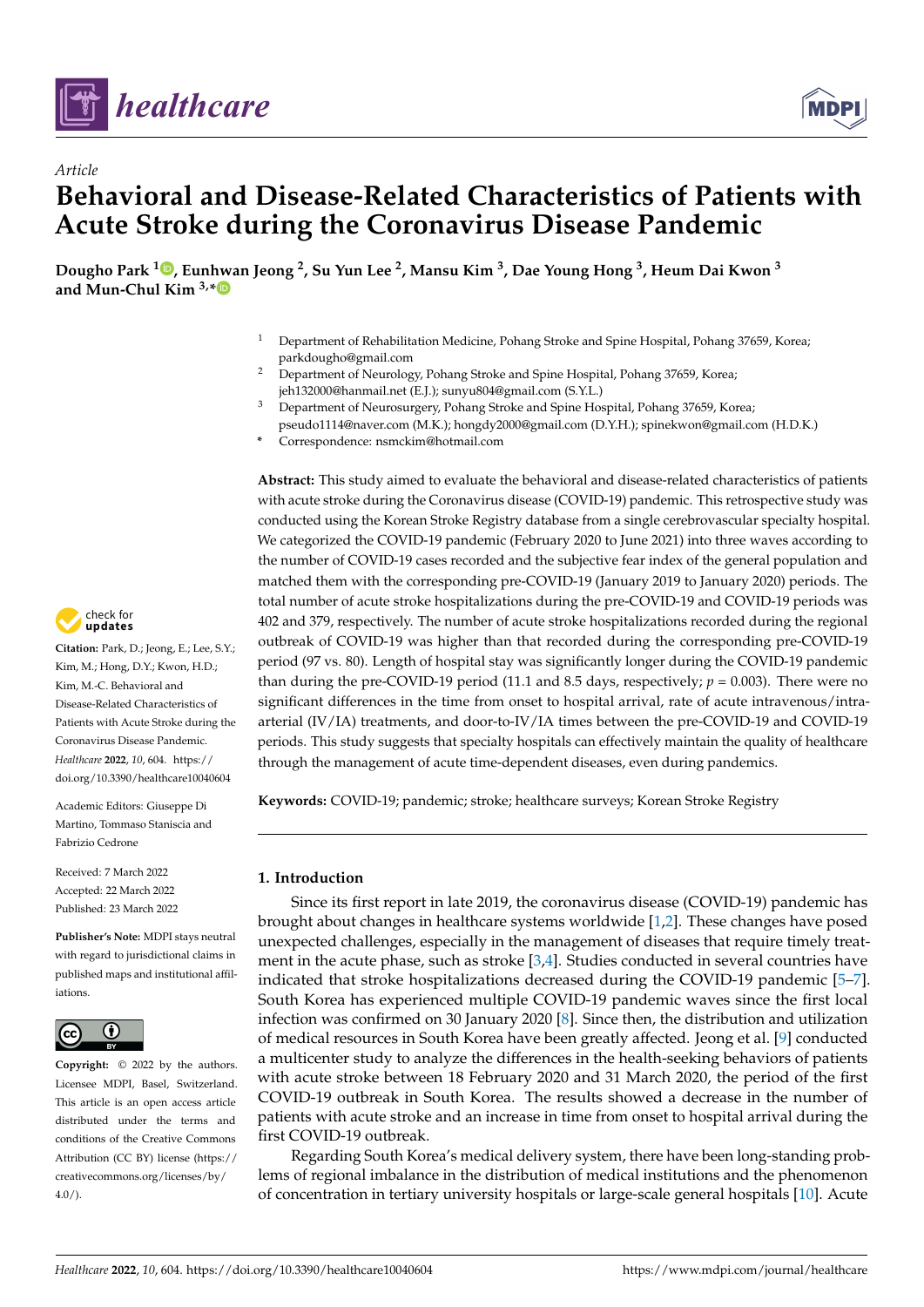stroke is not exempt from this phenomenon [\[11\]](#page-9-4). The management of acute stroke requires well-trained staff and intensive support from related fields because of its high level of difficulty. Therefore, it is difficult for medium- or small-sized hospitals to establish an integrated stroke care system [\[12\]](#page-9-5). Further, due to the time-dependent characteristics of acute stroke, inequity in the regional distribution of stroke centers has been recognized and taken more seriously [\[12](#page-9-5)[,13\]](#page-9-6). Considering these challenges, the Korean Ministry of Health and Welfare has been designating and maintaining specialty hospitals since 2011 to provide specialized high-level medical services, prevent concentration in tertiary medical institutions, and evenly distribute the available medical resources [\[14\]](#page-9-7). Hospitals are designated as specialty hospitals if they meet all the prerequisite standards regarding patient composition ratio, facilities, and human resources presented by the Health Insurance Review and Assessment service [\[15\]](#page-9-8). Cerebrovascular specialty hospitals can be a solution to the abovementioned problems regarding the management of acute stroke. Cerebrovascular specialty hospitals are required to perform qualified open cranial surgery and provide appropriate acute intravascular intervention and integrated stroke care in a competent and timely manner. Currently, there are four cerebrovascular hospitals in South Korea [\[16\]](#page-9-9).

Several multicenter reports on COVID-19-related changes in the volume of medical utilization by patients with acute stroke have been published [\[7\]](#page-9-0). However, only a few of such reports are from cerebrovascular specialty centers. In addition, most of the previous studies focused on the early pandemic period (February 2020 to March 2020) [\[17\]](#page-9-10). Therefore, the aim of the present study was to evaluate and compare the behavioral patterns and disease-related characteristics of patients with acute stroke during the pre-COVID-19 and COVID-19 periods using data from a cerebrovascular specialty hospital in South Korea. We assumed that the specialized center would maintain its original function even in the case of a pandemic and aimed to test this hypothesis in patients with acute stroke admitted to a cerebrovascular specialty hospital.

## **2. Materials and Methods**

#### *2.1. Participants, Data Source, and Ethics Statements*

This was a retrospective study conducted from January 2019 to June 2021. Patients with acute stroke admitted to a single cerebrovascular specialty hospital in South Korea were included in this study. All the patients included in this study were enrolled in the Korean Stroke Registry (KSR; [www.strokedb.or.kr;](www.strokedb.or.kr) accessed on 3 December 2021), a multicenter, prospective, hospital-based registry system. All patients provided informed consent before enrolment into the KSR (PSSH0475-201901-HR-001). The study design was reviewed and approved by the institutional review board of Pohang Stroke and Spine Hospital (PSSH0475-202112-HR-021-01). Informed consent for this study was waived owing to the retrospective nature of the study and the anonymity of the KSR database. This study was conducted in accordance with the principles of the Declaration of Helsinki.

## *2.2. Study Design*

The period from January 2019 to January 2020 was defined as the pre-COVID-19 period, whereas February 2020 to June 2021 was defined as the COVID-19 period. The COVID-19 period was stratified into three pandemic waves that were matched with the corresponding pre-COVID-19 periods in consideration of the seasonal variation in the incidence of stroke. The pandemic waves were defined based on the number of positive COVID-19 cases recorded and the fear index of infection in the general population. The number of positive COVID-19 cases recorded over the pandemic period was obtained from the Central Disease Control Headquarters of South Korea (ncov.mohw.go.kr/en; accessed on 1 December 2021). We referred to the results of a biweekly questionnaire survey provided by Hankook Research for the subjective fear index of COVID-19 infection in the general population (hrcopinion.co.kr/archives; accessed on 1 December 2021; only available in Korean). We checked the percentage of the survey participants who answered 'high' or 'extremely high' to the question 'How likely do you think you are to be infected with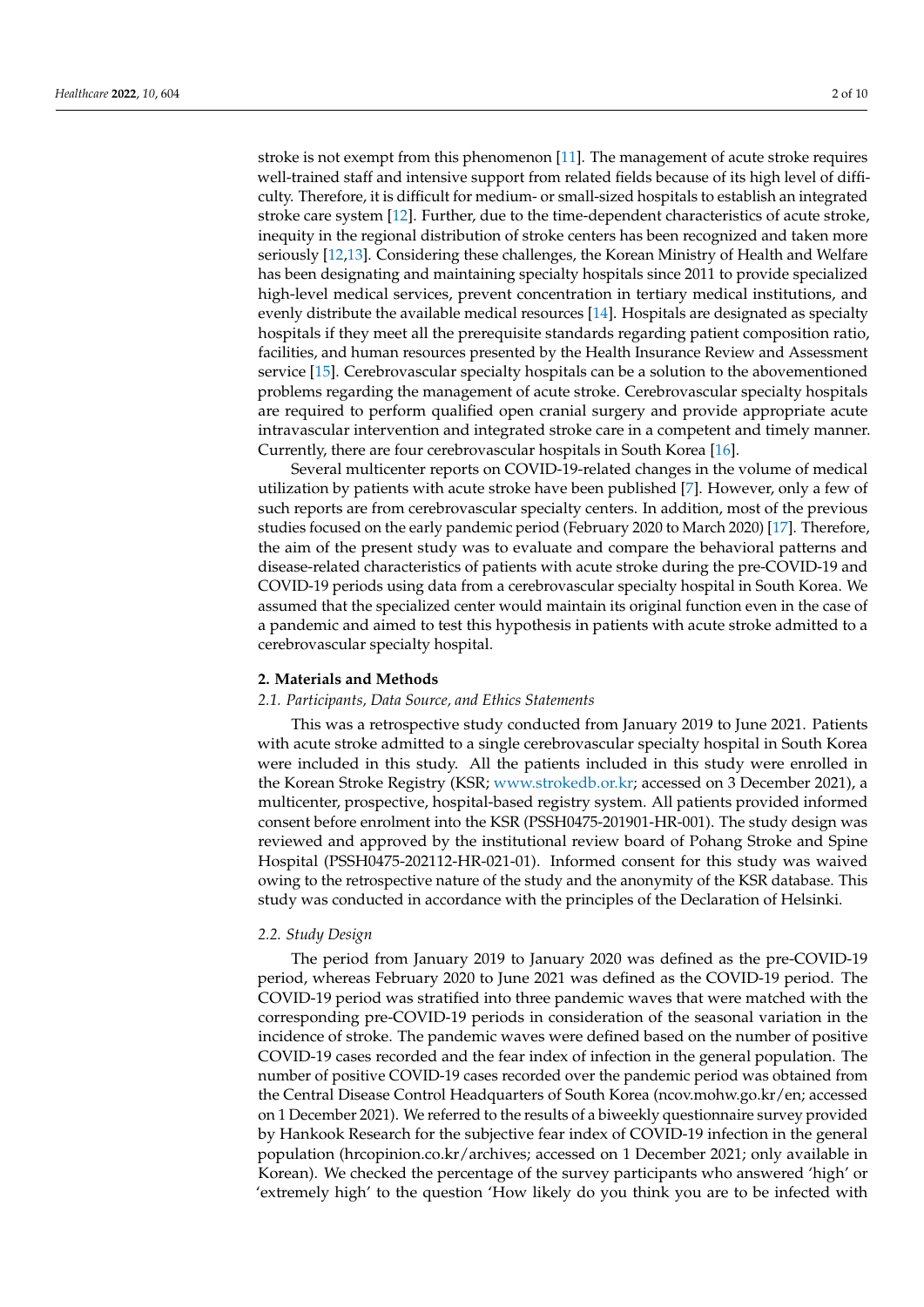COVID-19?' Based on these two parameters, we defined the first pandemic wave (Period 1) as the period from February 2020 to March 2020, which was when a COVID-19 outbreak occurred in the region of Pohang City (Daegu metropolitan city and the surrounding pre-Gyeongsangbuk-do province). The corresponding pre-COVID-19 period was defined as <br>February 2019 to March 2019. We defined the second part of the second part of the second part of the second pa February 2019 to March 2019. We defined the second pandemic wave (Period 2) as a period<br>From August 2020 to September 2020 and the corresponding pre-COVID-19 period from August 2020 to September 2020 and the corresponding pre-COVID-19 period from From August 2020 to September 2020 and the corresponding pre-COVID-15 period from August 2019 to September 2019. Finally, we defined the third pandemic wave (Period 3) ridgest 2012 to September 2012. This y, we defined the time pandemic wave (terrod 3) as a period from November 2020 to January 2021 and the corresponding pre-COVID-19 as a period from November 2020 to January 2021 and the correlation period from November 2019 to January 2020 (Figure [1\)](#page-2-0). COVID-19?' Based on these two parameters, we defined the first pandemic wave (Period COVID-19: Dased on these two parameters, we defined the first participate wave (Ferrod

<span id="page-2-0"></span>

Figure 1. Definition of coronavirus disease (COVID-19) pandemic periods according to the gional and (**B**) nationwide outbreaks. (**A**) regional and (**B**) nationwide outbreaks.

Then, we conducted a comparative analysis of patients with acute stroke during the first pre-COVID-19 period and the first COVID-19 period (the regional outbreak period) and during all the defined pre-COVID-19 and COVID-19 periods (Figure [2\)](#page-3-0).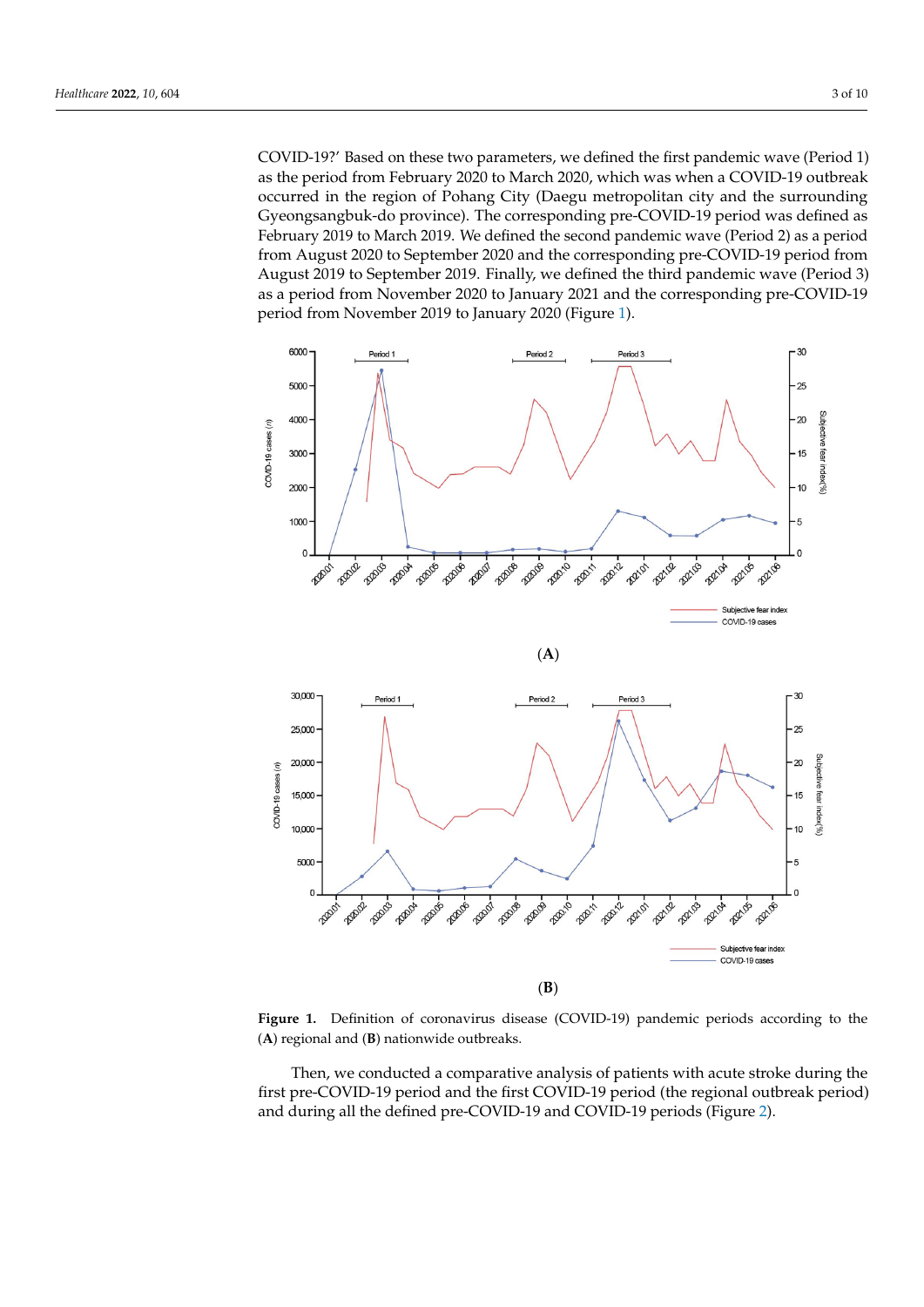<span id="page-3-0"></span>

**Figure 2.** Flowchart of this study. KSR—Korean Stroke Registry; COVID-19—coronavirus disease. **Figure 2.** Flowchart of this study. KSR—Korean Stroke Registry; COVID-19—coronavirus disease.

The exclusion criteria for this study were: (1) patients who visited the hospital seven The exclusion criteria for this study were: (1) patients who visited the hospital seven days or more after the onset of stroke; (2) patients with missing data; and (3) patients days or more after the onset of stroke; (2) patients with missing data; and (3) patients hospitalized for acute stroke but not enrolled in the KSR (overall acceptance rate: 94.9%). hospitalized for acute stroke but not enrolled in the KSR (overall acceptance rate: 94.9%).

## *2.3. Definitions of Variables 2.3. Definitions of Variables*

Age, sex, and body mass index were obtained as primary patient information. The Age, sex, and body mass index were obtained as primary patient information. The premorbid functional level of each patient was evaluated using the modified Rankin scale. We also identified vascular risk factors, such as a previous cerebrovascular attack, nary heart disease, hypertension, diabetes, dyslipidemia, atrial fibrillation, and current coronary heart disease, hypertension, diabetes, dyslipidemia, atrial fibrillation, and current smoking status. smoking status.

Regarding health-seeking-related factors, we identified the number of stroke patient Regarding health-seeking-related factors, we identified the number of stroke patient admissions per month and its ratio to the total number of hospital admissions during the defined pre-COVID-19 and COVID-19 periods. In addition, the rates of admission of patients with clear onset stroke and the onset-to-arrival times (or last normal time) for the defined periods were confirmed. Patient admission routes were defined as an outpatient clinic, emergency department, and in-hospital. The length of hospital stay was also estimated.

As stroke-related factors, stroke subtypes (ischemic, hemorrhagic, and transient is-As stroke-related factors, stroke subtypes (ischemic, hemorrhagic, and transient ischemic attack) were identified. We also confirmed the initial and discharge National Institutes of Health Stroke Scale (NIHSS) scores of the patients. For patients with ischemic stroke, subtypes were categorized according to the Trial of Org 10,172 in Acute Stroke Treatment classification. We also determined the rate of acute intravenous/intra-arterial Treatment classification. We also determined the rate of acute intravenous/intra-arterial (IV/IA) treatments and door-to-needle or puncture times. (IV/IA) treatments and door-to-needle or puncture times.

## *2.4. Statistical Analysis 2.4. Statistical Analysis*

Continuous variables are expressed as median (interquartile range) and categorical variables as frequency (proportion). The normality of continuous variables was evaluated using the Shapiro–Wilk test. For the comparative analysis of patients with acute stroke during the pre-COVID-19 and COVID-19 periods, the Wilcoxon rank-sum test was used to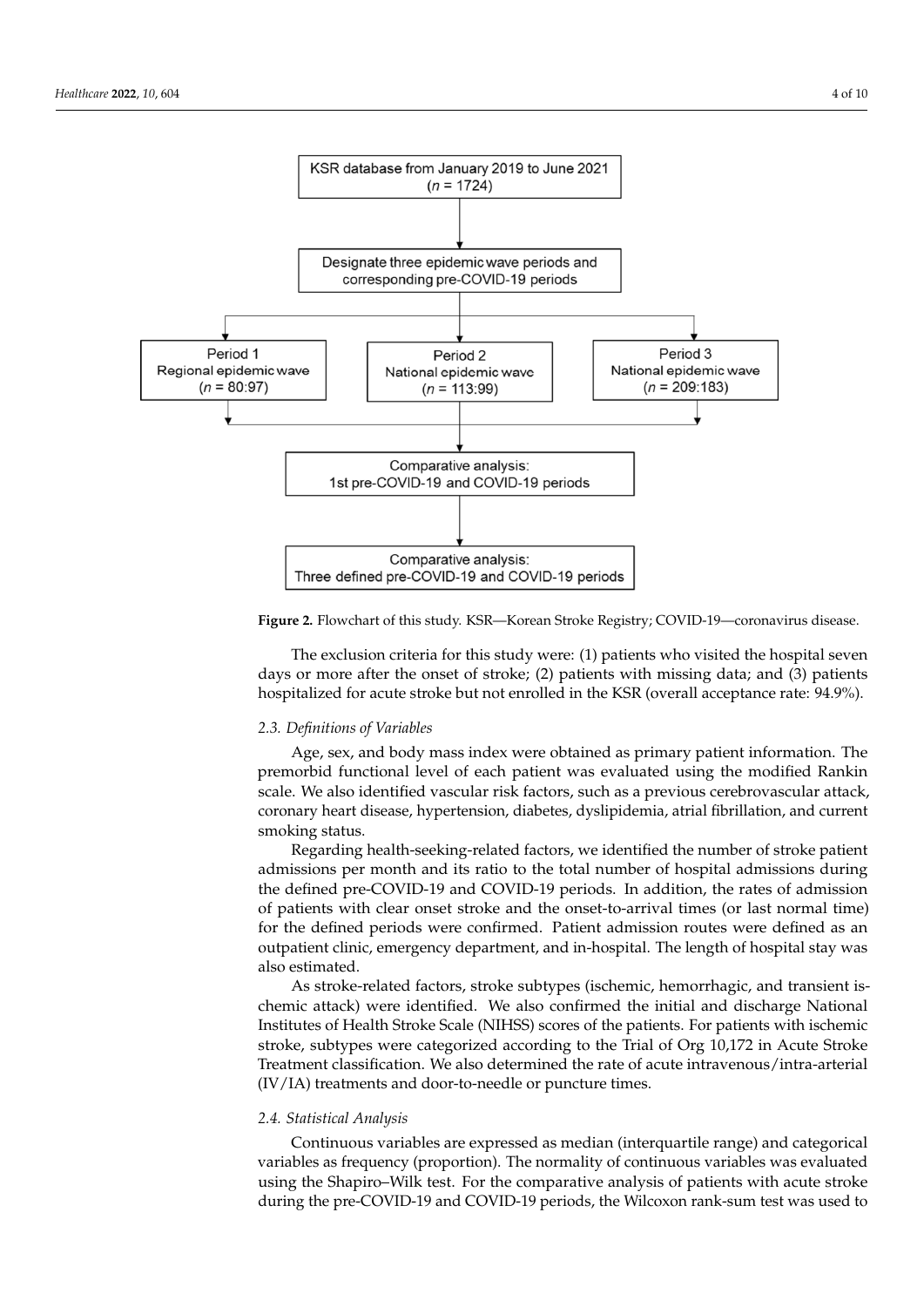assess continuous variables, whereas the chi-squared (trend) and Fisher's exact tests were used for categorical variables. The Wilcoxon signed-rank test was used to compare the monthly acute stroke hospitalizations and their ratio for each period. Statistical significance was set at  $p < 0.05$ . All statistical analyses were performed using R software version 4.1.2 (R Core Team, R Foundation for Statistical Computing, Vienna, Austria).

#### **3. Results**

## *3.1. The Entire Pandemic Period (Periods 1, 2, and 3)*

The total number of acute stroke hospitalizations recorded during the pre-COVID-19 and COVID-19 periods was 402 and 379, respectively. There was no significant difference in the number and rate of monthly acute stroke hospitalizations between the pre-COVID-19 and the COVID-19 periods. However, the length of hospital stay showed a significant difference between the two periods. The length of hospital stay was 11.1 days (range, 6.5–21.9) during the COVID-19 period, which is significantly longer than the 8.5 days (range, 5.4–17.5) during the pre-COVID-19 period ( $p = 0.003$ ). Regarding patient comorbidities, the number of cases of coronary heart disease and dyslipidemia was significantly higher during the COVID-19 period, 11.6% and 66.8%, respectively, than during the pre-COVID-19 period, 7.0% and 56.5%, respectively ( $p = 0.034$  and  $p = 0.004$ , respectively). There was no significant difference between the two periods in terms of discharge NIHSS score or mortality rate during hospitalization (Table [1\)](#page-4-0).

<span id="page-4-0"></span>**Table 1.** Demographic and disease-related characteristics of patients with stroke during the COVID-19 and pre-COVID-19 periods.

|                                                         | Pre-COVID-19<br>$(n = 402)$ | COVID-19<br>$(n = 379)$ | $p$ Value |
|---------------------------------------------------------|-----------------------------|-------------------------|-----------|
| Acute stroke cases, n (Monthly)                         | $60.0(42.0 - 73.0)$         | $53.0(49.0 - 56.0)$     | 0.547     |
| The ratio of acute stroke<br>admission <sup>a</sup> , % | $5.3(4.0-6.8)$              | $5.6(4.8-6.3)$          | 0.578     |
| Age, years                                              | $68.0(58.0 - 77.0)$         | 68.0 (59.0-79.0)        | 0.319     |
| Male, $n$ (%)                                           | 230 (57.2)                  | 225(59.4)               | 0.591     |
| Previous mRS, $n$ (%)                                   |                             |                         | 0.193     |
| $\mathbf{0}$                                            | 376 (93.5)                  | 362 (95.5)              |           |
| $\mathbf{1}$                                            | 17(4.2)                     | 9(2.4)                  |           |
| $\overline{2}$                                          | 7(1.7)                      | 5(1.3)                  |           |
| 3                                                       | 2(0.5)                      | 0(0.0)                  |           |
| $\overline{4}$                                          | 0(0.0)                      | 2(0.5)                  |           |
| 5                                                       | 0(0.0)                      | 1(0.3)                  |           |
| Clear onset type, $n$ (%)                               | 330 (82.1)                  | 298 (78.6)              | 0.259     |
| Time-to-arrival, hours                                  |                             |                         |           |
| Onset-to-arrival ( $n = 330:298$ )                      | $12.4(2.1 - 50.0)$          | $12.4(2.3-37.3)$        | 0.797     |
| LNT-to-arrival ( $n = 72:81$ )                          | $14.3(8.3 - 25.7)$          | $14.6(8.6 - 22.9)$      | 0.808     |
| Admission route, $n$ (%)                                |                             |                         | 0.991     |
| Outpatient                                              | 51 (12.7)                   | 49 (12.9)               |           |
| Emergency department                                    | 348 (86.6)                  | 327 (86.3)              |           |
| In-hospital                                             | 3(0.7)                      | 3(0.8)                  |           |
| Stroke type, $n$ (%)                                    |                             |                         | 0.856     |
| Ischemic                                                | 297 (73.9)                  | 275 (72.6)              |           |
| Hemorrhagic                                             | 83 (20.6)                   | 80(21.1)                |           |
| Transient ischemic attack                               | 22(5.5)                     | 24(6.3)                 |           |
| <b>Initial NIHSS</b>                                    | $2.0(1.0-5.0)$              | $2.0(1.0-6.0)$          | 0.222     |
| Vascular risk factor, n (%)                             |                             |                         |           |
| Previous CVA                                            | 54 (13.4)                   | 53(14.0)                | 0.905     |
| Coronary heart disease                                  | 28(7.0)                     | 44 (11.6)               | 0.034     |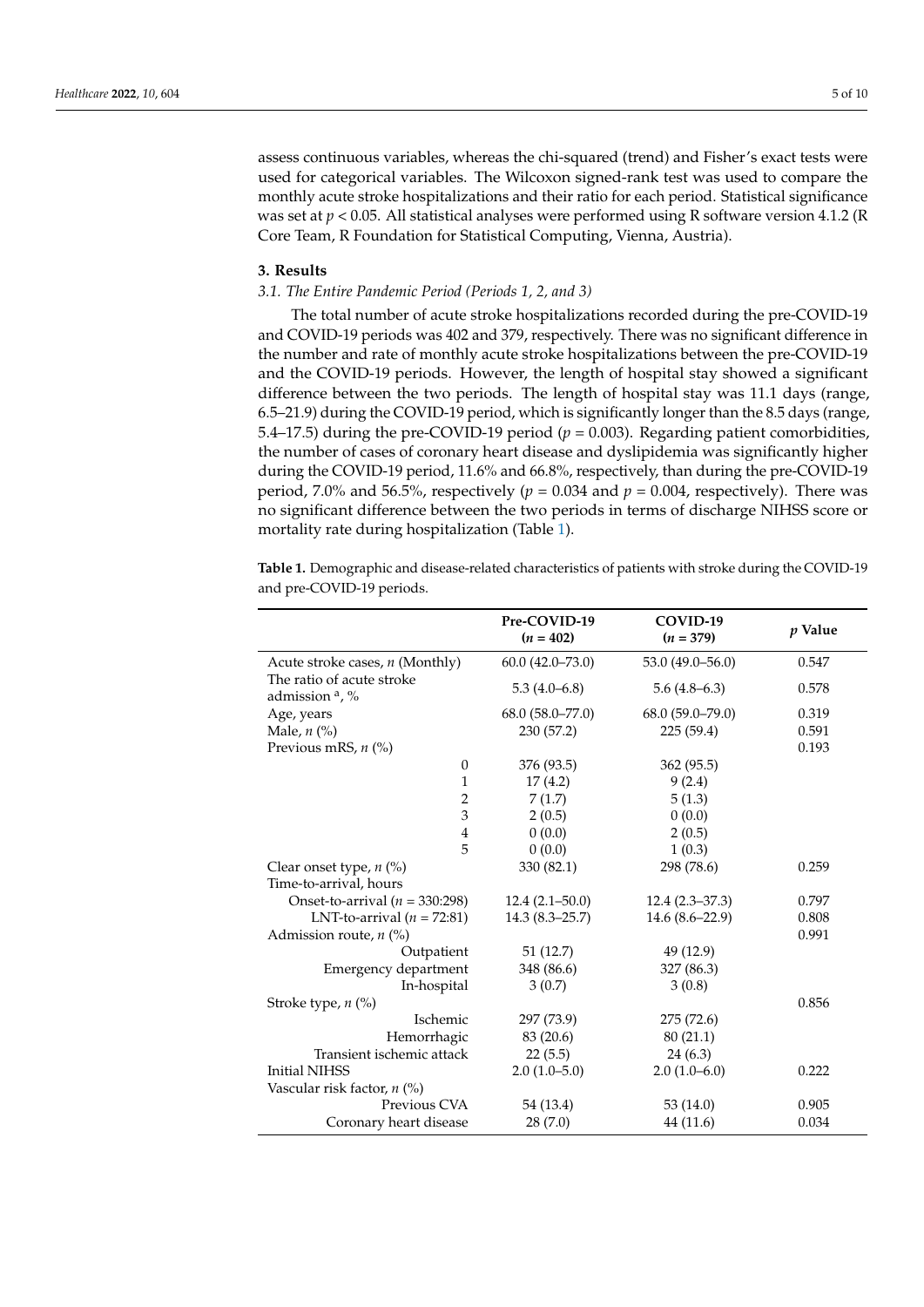|                      | Pre-COVID-19<br>$(n = 402)$ | COVID-19<br>$(n = 379)$ | <i>p</i> Value |
|----------------------|-----------------------------|-------------------------|----------------|
| Hypertension         | 237(59.0)                   | 237(62.5)               | 0.342          |
| <b>Diabetes</b>      | 107(26.6)                   | 100(26.4)               | >0.999         |
| Dyslipidemia         | 227(56.5)                   | 253(66.8)               | 0.004          |
| Atrial fibrillation  | 46(11.4)                    | 56 (14.8)               | 0.202          |
| Current smoker       | 102(25.4)                   | 110(29.0)               | 0.286          |
| Length of stay, days | $8.5(5.4-17.5)$             | $11.1(6.5-21.9)$        | 0.003          |
| Discharge NIHSS      | $1.0(0.0-3.0)$              | $1.0(0.0-4.0)$          | 0.104          |
| Expired, $n$ (%)     | 12(3.0)                     | 18 (4.7)                | 0.264          |

**Table 1.** *Cont.*

COVID-19—coronavirus disease; mRS—modified Rankin scale; LNT—last normal time; NIHSS—National Institute of Health Stroke Scale; CVA—cerebrovascular attack. <sup>a</sup> (the number of acute stroke admissions/the number of total admissions)  $\times 100$ .

Subgroup analysis of patients with ischemic stroke showed a significant difference between the subtypes of stroke recorded during the pre-COVID-19 and the COVID-19 periods. The rates of occurrence of large artery atherosclerosis and small-vessel occlusion were relatively low, whereas the rate of cardiac embolism was higher during the COVID-19 period than during the pre-COVID-19 period ( $p = 0.037$ ). There were no significant differences between the two periods in terms of the rate of acute IV/IA treatments and door-to-IV/IA times (Table [2\)](#page-5-0).

|                                         | Pre-COVID-19<br>$(n = 297)$ | COVID-19<br>$(n = 275)$ | <i>v</i> Value |
|-----------------------------------------|-----------------------------|-------------------------|----------------|
| Subtype, $n$ $\left(\% \right)$         |                             |                         | 0.037          |
| LAA.                                    | 126 (42.4)                  | 109(39.6)               |                |
| <b>SVO</b>                              | 118 (39.7)                  | 100(36.4)               |                |
| CF.                                     | 22(7.4)                     | 41 (14.9)               |                |
| Other determined                        | 4(1.3)                      | 7(2.5)                  |                |
| Undetermined                            | 27(9.1)                     | 18(6.5)                 |                |
| Acute treatments, $n$ (%)               |                             |                         | 0.278          |
| <b>None</b>                             | 261 (87.9)                  | 175 (63.6)              |                |
| IV                                      | 7(2.4)                      | 5(1.8)                  |                |
| IΑ                                      | 23(7.7)                     | 17(6.2)                 |                |
| IV and IA                               | 6(2.0)                      | 13(4.7)                 |                |
| Time to IV/IA, minutes                  |                             |                         |                |
| Door-to-IV $(n = 13:18)$                | $44.0(35.0 - 53.0)$         | $43.0(36.5-53.5)$       | 0.836          |
| Door-to-IA ( $n = 27$ <sup>a</sup> :29) | $76.0(55.0-120.0)$          | 85.0 (64.75–105.0)      | 0.883          |

<span id="page-5-0"></span>**Table 2.** Features of ischemic stroke cases recorded during the COVID-19 and pre-COVID-19 pandemic periods.

COVID-19—coronavirus disease; LAA—large-artery atherosclerosis; SVO—small-vessel occlusion; CE—cardioembolism; IV—intravenous; IA—intra-arterial. <sup>a</sup> Two intra-arterial thrombectomy cases with index stroke progression were dropped.

#### *3.2. The Regional Outbreak (Period 1)*

We also performed a comparative analysis of the first pre-COVID-19 period and the first COVID-19 period (Period 1, the regional outbreak period). A notable result was that the total number of acute stroke hospitalizations recorded during Period 1 (97) was higher than that recorded during the corresponding pre-COVID-19 period (80). Additionally, there was a significant difference in the admission route between the two periods. During Period 1, the rate of hospitalization in outpatient clinics was high, whereas the rate of hospitalization in the emergency departments was relatively low  $(p = 0.003)$ . However, no significant difference in length of hospital stay was observed between Period 1 and the corresponding pre-COVID-19 period. In addition, there were no significant differences between Period 1 and the corresponding pre-COVID-19 period in terms of outcome variables (discharge NIHSS score and mortality rate during hospitalization) (Table [3\)](#page-6-0).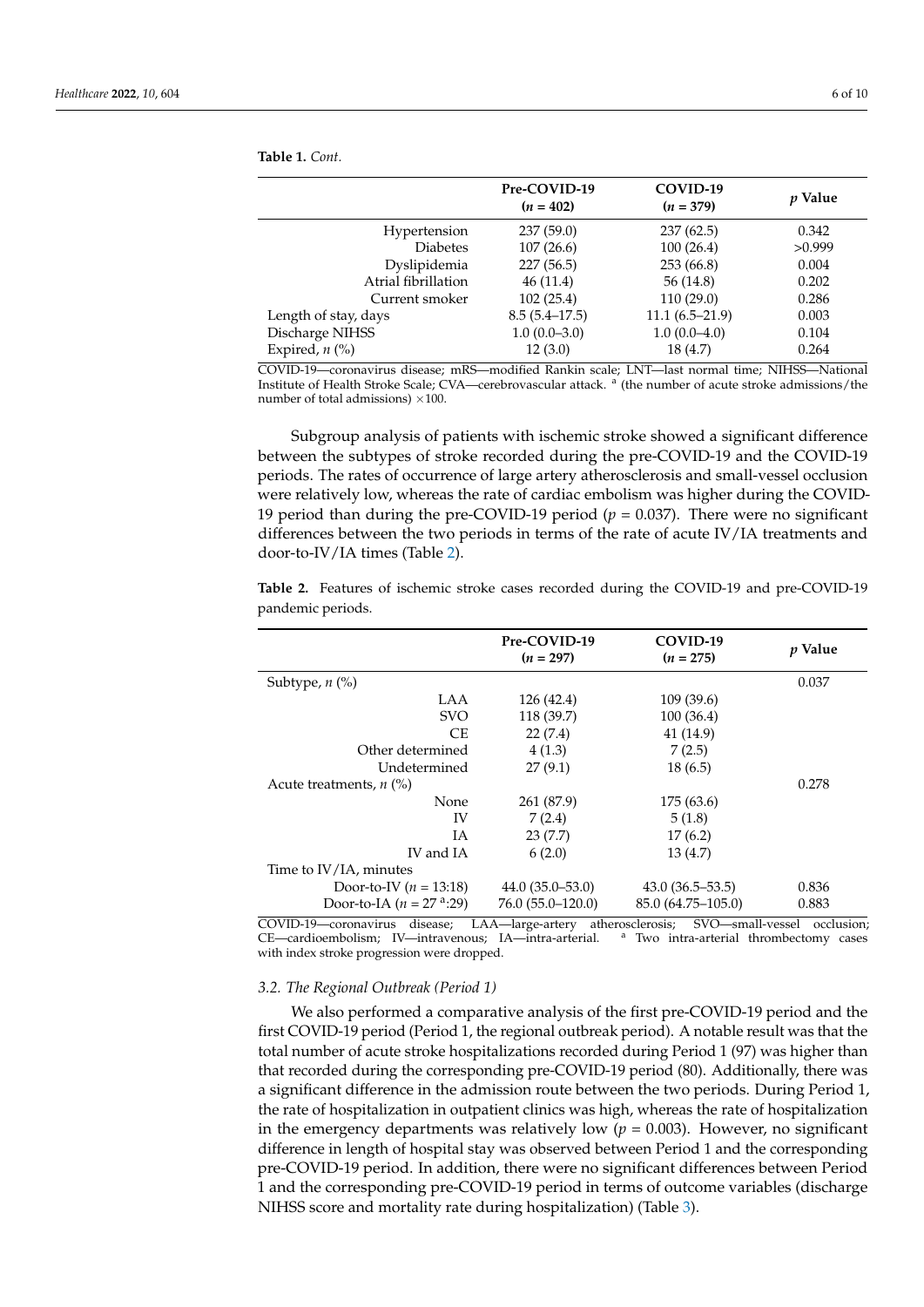|                                  | 1st pre-COVID-19<br>$(n = 80)$ | 1st COVID-19<br>$(n = 97)$ | $p$ Value |
|----------------------------------|--------------------------------|----------------------------|-----------|
| Age, years                       | $65.0(56.0 - 76.0)$            | $67.0 (60.0 - 79.0)$       | 0.288     |
| Male, $n$ (%)                    | 42 (52.5)                      | 55 (56.7)                  | 0.684     |
| Previous mRS, $n$ (%)            |                                |                            | 0.435     |
| $\boldsymbol{0}$                 | 73 (91.2)                      | 92 (94.8)                  |           |
| $\mathbf 1$                      | 3(3.8)                         | 2(2.1)                     |           |
| $\overline{2}$                   | 2(2.5)                         | 2(2.1)                     |           |
| 3                                | 2(2.5)                         | 0(0.0)                     |           |
| $\overline{4}$                   | 0(0.0)                         | 1(1.0)                     |           |
| 5                                | 0(0.0)                         | 0(0.0)                     |           |
| Clear onset type, $n$ (%)        | 65 (81.2)                      | 81 (83.5)                  | 0.846     |
| Time-to-arrival, hours           |                                |                            |           |
| Onset-to-arrival ( $n = 65:81$ ) | $10.7(2.3 - 27.0)$             | $15.5(3.2 - 36.1)$         | 0.308     |
| LNT-to-arrival ( $n = 15:16$ )   | $22.1(8.9-35.9)$               | 15.3 (10.3-33.2)           | 0.953     |
| Admission route, $n$ (%)         |                                |                            | 0.003     |
| Outpatient                       | 4(5.0)                         | 21(21.6)                   |           |
| Emergency department             | 76 (95.0)                      | 76 (78.4)                  |           |
| In-hospital                      | 0(0.0)                         | 0(0.0)                     |           |
| Stroke type, $n$ (%)             |                                |                            | 0.061     |
| Ischemic                         | 58 (72.5)                      | 80 (82.5)                  |           |
| Hemorrhagic                      | 21 (26.2)                      | 13 (13.4)                  |           |
| Transient ischemic attack        | 1(1.2)                         | 4(4.1)                     |           |
| <b>Initial NIHSS</b>             | $2.0(1.0-4.0)$                 | $2.0(0.0-5.0)$             | 0.710     |
| Vascular risk factor, n (%)      |                                |                            |           |
| Previous CVA                     | 11(13.8)                       | 17(17.5)                   | 0.633     |
| Coronary heart disease           | 8(10.0)                        | 7(7.2)                     | 0.696     |
| Hypertension                     | 49 (61.2)                      | 57 (58.8)                  | 0.856     |
| <b>Diabetes</b>                  | 25(31.2)                       | 23 (23.7)                  | 0.341     |
| Dyslipidemia                     | 27 (33.8)                      | 74 (76.3)                  | < 0.001   |
| Atrial fibrillation              | 5(6.2)                         | 10(10.3)                   | 0.488     |
| Current smoker                   | 17(21.2)                       | 29 (29.9)                  | 0.257     |
| Length of stay, days             | $11.3(6.6-23.1)$               | $9.2(5.8-17.6)$            | 0.460     |
| Discharge NIHSS                  | $1.0(0.0-3.0)$                 | $1.0(0.0-3.0)$             | 0.580     |
| Expired, $n$ (%)                 | 4(5.0)                         | 4(4.1)                     | >0.999    |

<span id="page-6-0"></span>**Table 3.** Demographic and disease-related characteristics of patients with stroke during Period 1 (the regional COVID-19 outbreak) and the first pre-COVID-19 period.

COVID-19—coronavirus disease; mRS—modified Rankin scale; LNT—last normal time; NIHSS—National Institute of Health Stroke Scale; CVA—cerebrovascular attack.

Furthermore, there was no significant difference in stroke subtype and acute IV/IA treatment rates between Period 1 and the corresponding pre-COVID-19 period (Supplementary Table S1).

### **4. Discussion**

It is well known that pandemics affect acute stroke care and are a burden on the stroke delivery system [\[6,](#page-8-5)[18\]](#page-9-11). This study was conducted to evaluate the behavioral and disease-related characteristics of patients with acute stroke during the COVID-19 pandemic using a dataset from a cerebrovascular specialty hospital. Through this, we primarily intended to examine the role of specialized medical institutions during the pandemic. We found that the volume of acute stroke hospitalizations and acute IV/IA treatment during the COVID-19 pandemic did not decrease compared to the corresponding pre-COVID-19 period. Meanwhile, significant differences were noted in the length of hospital stay during the entire pandemic period and in the ratio of admissions through outpatient clinics during the initial COVID-19 outbreak period.

Regarding the length of hospital stay, there was no significant difference between Period 1 and the corresponding pre-COVID-19 period; however, significantly longer days were recorded during all the pandemic waves than during the corresponding pre-COVID-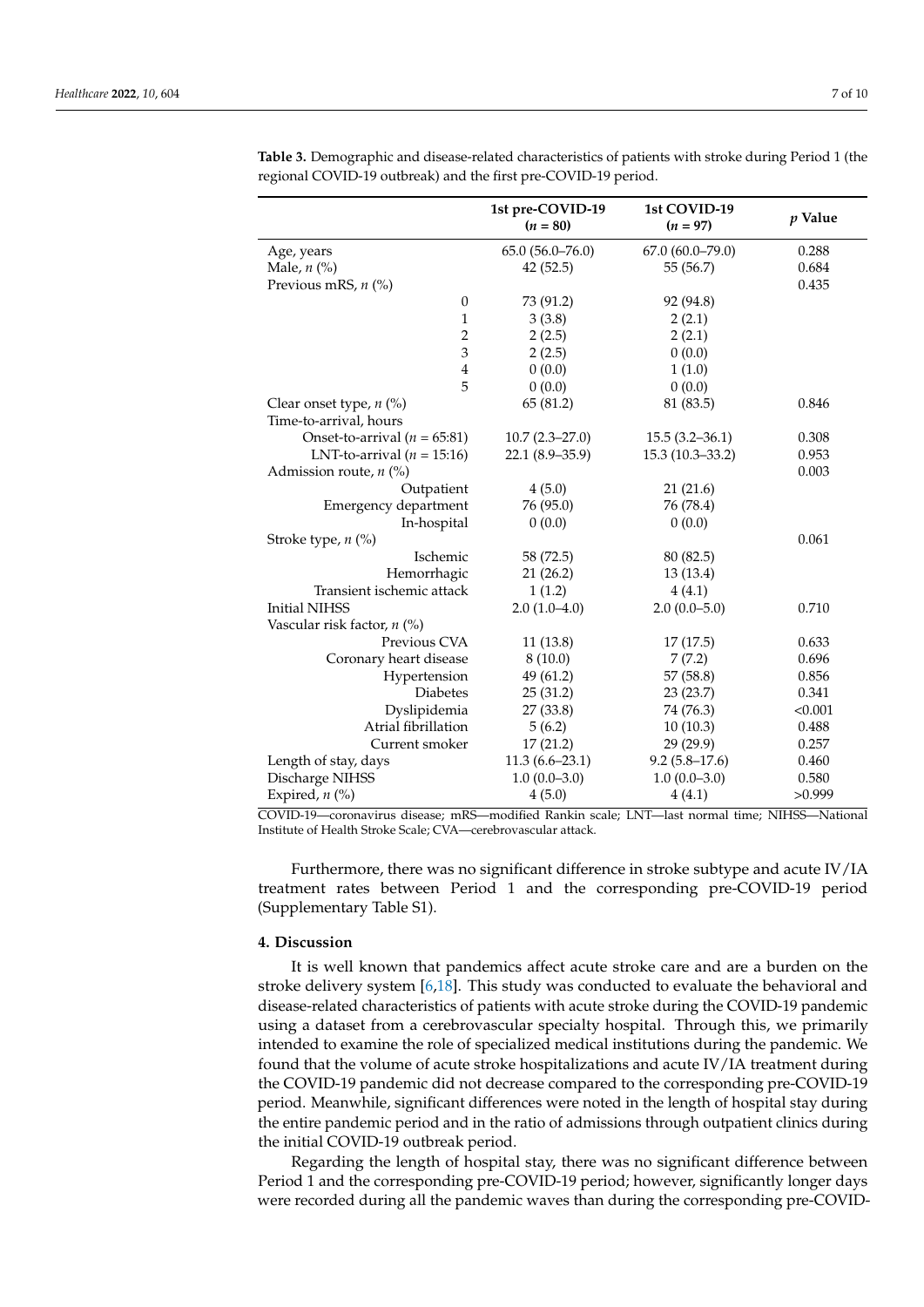19 periods. This result was attributed to strict hospitalization standards and separation pathways applied by hospitals receiving transfers after acute stroke management (rehabilitation or convalescent hospitals) as the COVID-19 pandemic continued. During the initial pandemic period, there were relatively few restrictions on the transfer system between hospitals. However, after mass infections were recorded in several hospitals, negative polymerase chain reaction COVID-19 results were generally required before admission to rehabilitation or convalescent hospitals. In addition, it was challenging to find a referral hospital for patients with fever and other infectious symptoms unrelated to COVID-19 during the outbreak period. We surmised that these changes were important causes of delayed discharge of patients during the pandemic period. Meanwhile, the relatively increased proportion of hospitalizations via outpatient clinics during the first outbreak period might have been influenced by poor accessibility to the emergency department due to the complex triage system [\[19\]](#page-9-12). We also inferred that the vague anxiety of patients and their families regarding possible exposure to COVID-19 in the emergency department

affected their accessibility to the facility [\[3,](#page-8-2)[20\]](#page-9-13). The present study is remarkable because it is a stroke-related health-seeking behavior study based on experiences from a cerebrovascular specialty hospital during the COVID-19 pandemic. Of note, despite the regional outbreak or long pandemic wave, there was no decrease in the volume of stroke hospitalizations or in hospital utilization according to stroke type or severity during the pandemic period. Furthermore, there was no decrease in the proportion of acute IV/IA treatments and no delay in the door-to-vascular access time for patients with ischemic stroke during the COVID-19 pandemic waves. These results are inconsistent with those of previous related studies. Rudilosso et al. [\[21\]](#page-9-14) analyzed and compared the characteristics of patients with acute stroke in March 2019 and March 2020 using data from the stroke center of a tertiary university hospital in Barcelona. They reported a significant decrease in the number of acute stroke admissions and thrombectomy cases and found that the ages of patients with stroke were significantly lower during the COVID-19 pandemic period. Based on Polish national data, Miękisiak et al. [\[22\]](#page-9-15) reported a more than 8% reduction in stroke hospitalization and up to 15% reduction in thrombolysis during the COVID-19 pandemic. In another study conducted using the Chinese stroke registration dataset from 280 hospitals, Zhao et al. [\[23\]](#page-9-16) reported an approximately 40% reduction in the number of stroke admissions and a 25% reduction in the number of thrombolysis/thrombectomy cases in February 2020. In addition, a multicenter study conducted in Germany showed that the number of stroke admissions decreased during the COVID-19 outbreak, whereas the rate of acute reperfusion therapy was not significantly affected [\[24\]](#page-9-17). In contrast, Sobolewski et al. [\[25\]](#page-9-18) reported that the reperfusion procedure increased as the stroke with large vessel occlusion increased during the second wave of the COVID-19 pandemic in Poland. The present study did not show these reductions reported in previous studies. This suggests that our facility maintained its primary function as a regional hospital specialized in the management of cerebrovascular diseases, which was relatively unaffected by the COVID-19 pandemic. From the start of the pandemic, the original functions of tertiary or public hospitals were inevitably and considerably dispersed, as COVID-19-related studies have already demonstrated [\[26,](#page-9-19)[27\]](#page-9-20). However, some specialized medical centers have the advantage of being relatively free from massive increases in services related to the pandemic [\[28\]](#page-9-21). We considered that our extensive experiences as a specialty hospital and the residents' awareness of specialty hospitals made it possible for patients and their families to access the hospital without hesitation during an infectious disease outbreak that requires social distancing and isolation. Consequently, the results of our single-center study are significant because they demonstrate that fostering specialized hospitals can facilitate the efficient maintenance of the quality of acute timedependent disease management, even during a pandemic [\[29\]](#page-9-22).

This study had some limitations. First, as this was a single-center study, it is difficult to generalize its results to all regions and hospital types. However, our study was remarkable as it provided data from the perspective of a specialty hospital. Second, we presented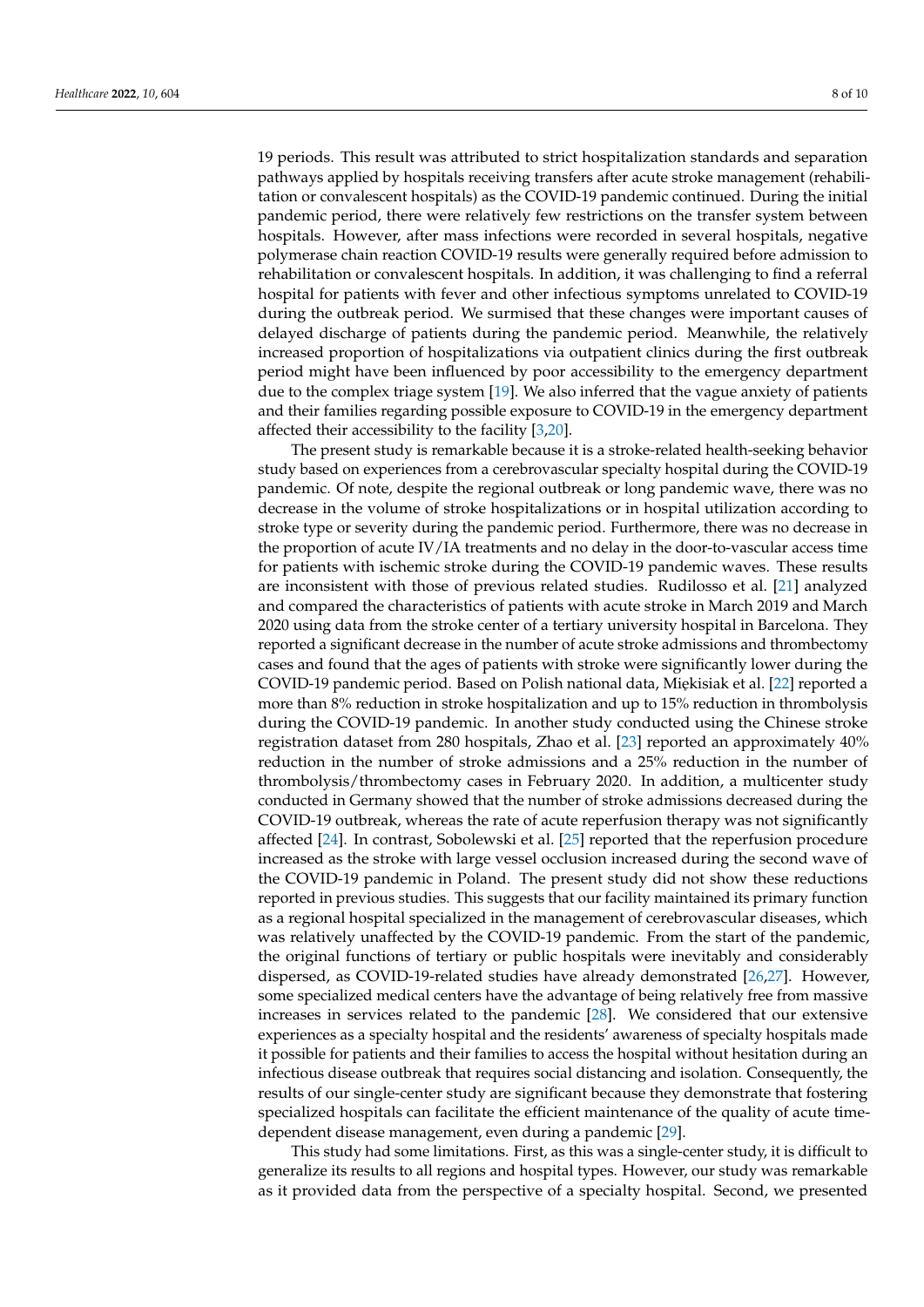objective results using the KSR database. However, not all patients with acute stroke are enrolled in the KSR. Although patients who are not enrolled in the KSR were not included in the present study, we do not believe this significantly impacted our results because the KSR rejection rate is just over 5%. Third, we did not present the long-term follow-up data of the patients. Finally, although South Korea is currently experiencing its fourth and largest wave of the COVID-19 pandemic, we cannot provide additional data obtained during this ongoing wave. Thus, further research is needed to identify the characteristics of patients with acute stroke during the fourth pandemic wave.

#### **5. Conclusions**

This study, which was conducted using data from a single cerebrovascular specialty hospital in South Korea, demonstrated that the volume of acute stroke hospitalizations and acute IV/IA treatment during the COVID-19 pandemic did not decrease compared to the corresponding pre-COVID-19 period. In addition, there were no delays in hospital arrival or administration of acute treatment during the COVID-19 period. The findings of this study suggest that the activation of specialized hospitals can effectively maintain the quality of the healthcare system for the management of acute time-dependent diseases, even during a pandemic. A multicenter and multinational future study is needed to verify these findings across various healthcare systems.

**Supplementary Materials:** The following supporting information can be downloaded at: [https:](https://www.mdpi.com/article/10.3390/healthcare10040604/s1) [//www.mdpi.com/article/10.3390/healthcare10040604/s1,](https://www.mdpi.com/article/10.3390/healthcare10040604/s1) Table S1: Features of ischemic stroke cases recorded during Period 1.

**Author Contributions:** Conceptualization, D.P. and M.-C.K.; methodology, E.J. and S.Y.L.; validation, M.K., D.Y.H., and H.D.K.; formal analysis, D.P.; investigation, E.J. and S.Y.L.; data curation, D.P.; writing—original draft preparation, D.P.; writing—review and editing, M.-C.K.; visualization, D.P.; supervision, M.K., D.Y.H. and H.D.K. All authors have read and agreed to the published version of the manuscript.

**Funding:** This research received no external funding.

**Institutional Review Board Statement:** The study was conducted in accordance with the Declaration of Helsinki and approved by the Institutional Review Board Pohang Stroke and Spine Hospital (PSSH0475-202112-HR-021-01).

**Informed Consent Statement:** Informed consent for this study was waived owing to the retrospective nature of the study and the anonymity of the Korean Stroke Registry database.

**Data Availability Statement:** Data for this study are not publicly available owing to the data-sharing regulations of the Korean Stroke Registry. Only authorized researchers can access the dataset.

**Acknowledgments:** The authors appreciate Hyun Jin Kong and Yoo Jeong Jo, the stroke task force team of Pohang Stroke and Spine Hospital.

**Conflicts of Interest:** The authors declare no conflict of interest.

## **References**

- <span id="page-8-0"></span>1. Karim, S.S.A.; Karim, Q.A. Omicron SARS-CoV-2 variant: A new chapter in the COVID-19 pandemic. *Lancet* **2021**, *398*, 2126–2128. [\[CrossRef\]](http://doi.org/10.1016/S0140-6736(21)02758-6)
- <span id="page-8-1"></span>2. Núñez, A.; Sreeganga, S.D.; Ramaprasad, A. Access to Healthcare during COVID-19. *Int. J. Environ. Res. Public Health* **2021**, *18*, 2980. [\[CrossRef\]](http://doi.org/10.3390/ijerph18062980) [\[PubMed\]](http://www.ncbi.nlm.nih.gov/pubmed/33799417)
- <span id="page-8-2"></span>3. Baracchini, C.; Pieroni, A.; Viaro, F.; Cianci, V.; Cattelan, A.M.; Tiberio, I.; Munari, M.; Causin, F. Acute stroke management pathway during Coronavirus-19 pandemic. *Neurol. Sci.* **2020**, *41*, 1003–1005. [\[CrossRef\]](http://doi.org/10.1007/s10072-020-04375-9)
- <span id="page-8-3"></span>4. Mai, D.T.; Phan, H.; Hoang, V.M.; Nguyen, T.D.; Phan, H.Q.; Vuong, X.T.; Dao, V.P. Treatment of stroke patients in the context of the COVID-19 pandemic: Lessons learnt from a major stroke center in Vietnam. *J. Glob. Health* **2021**, *11*, 03092. [\[CrossRef\]](http://doi.org/10.7189/jogh.11.03092)
- <span id="page-8-4"></span>5. Kansagra, A.P.; Goyal, M.S.; Hamilton, S.; Albers, G.W. Collateral Effect of Covid-19 on Stroke Evaluation in the United States. *N. Engl. J. Med.* **2020**, *383*, 400–401. [\[CrossRef\]](http://doi.org/10.1056/NEJMc2014816) [\[PubMed\]](http://www.ncbi.nlm.nih.gov/pubmed/32383831)
- <span id="page-8-5"></span>6. Markus, H.S.; Brainin, M. COVID-19 and stroke—A global World Stroke Organization perspective. *Int. J. Stroke* **2020**, *15*, 361–364. [\[CrossRef\]](http://doi.org/10.1177/1747493020923472)